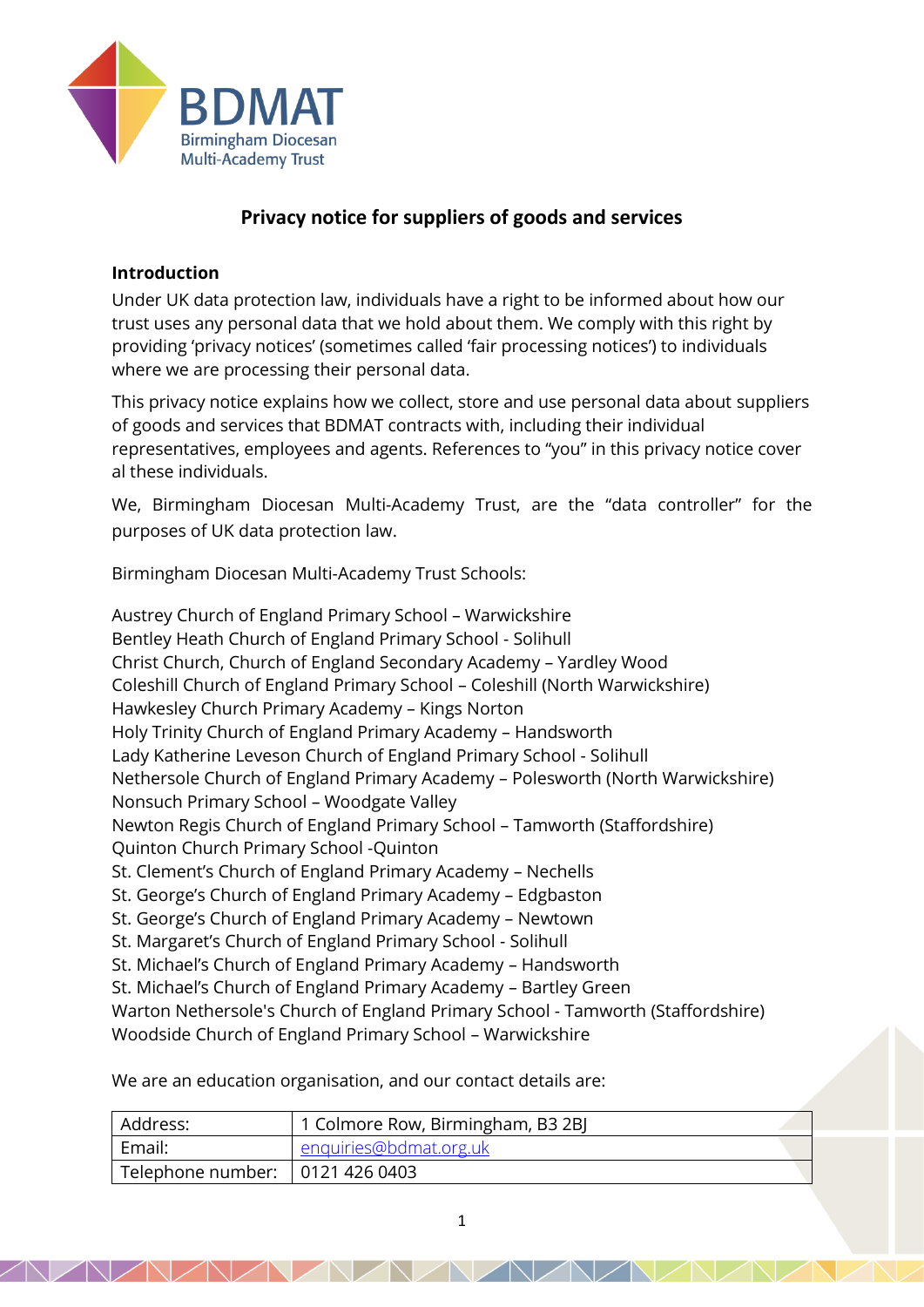

Our Data Protection Officer (DPO) is Michele Fullwood, Head of School Support, who can be contacted at 1 Colmore Row, Birmingham, B3 2BJ, [dpo@bdmat.org.uk](mailto:dpo@bdmat.org.uk) or 0121 426 0403 if you have any queries about this notice or anything related to data protection.

# **The personal data we hold**

Personal data that we may collect, use, store and share(when appropriate) about you includes , but is not restricted to:

- Names, characteristics and contact details
- References, CVs and details of an individual's employment history, if collected as part of bidding, tendering or engagement process.
- Bank details and other financial information where it relates to an individual, such as if you are operating as a sole trader
- Any other personal information necessary to fulfil the terms of a contract we have with you
- Information relating to visits to the schools e.g. the individual's company or organisation name, arrival and departure time and car number plate.

If our contract with you requires you to visit or carry out any work at the school site, our privacy notice for visitors will also apply. All our privacy notices can be found on the BDMAT website<https://bdmatschools.com/privacy-policy/>

We may also collect, use, store and share (when appropriate) information about you that falls into "special categories" of more sensitive personal data. This includes, but is not restricted to:

- Information about any access arrangements that maybe required
- Photographs for identification purposes
- CCTV images captured in school

We may also hold data about you that we have received from other organisations, including other schools and social services

# **Why we use this data**

We use the data listed above to:

- a) Decide whether to engage you
- b) Fulfil the terms of our contract with you, including payment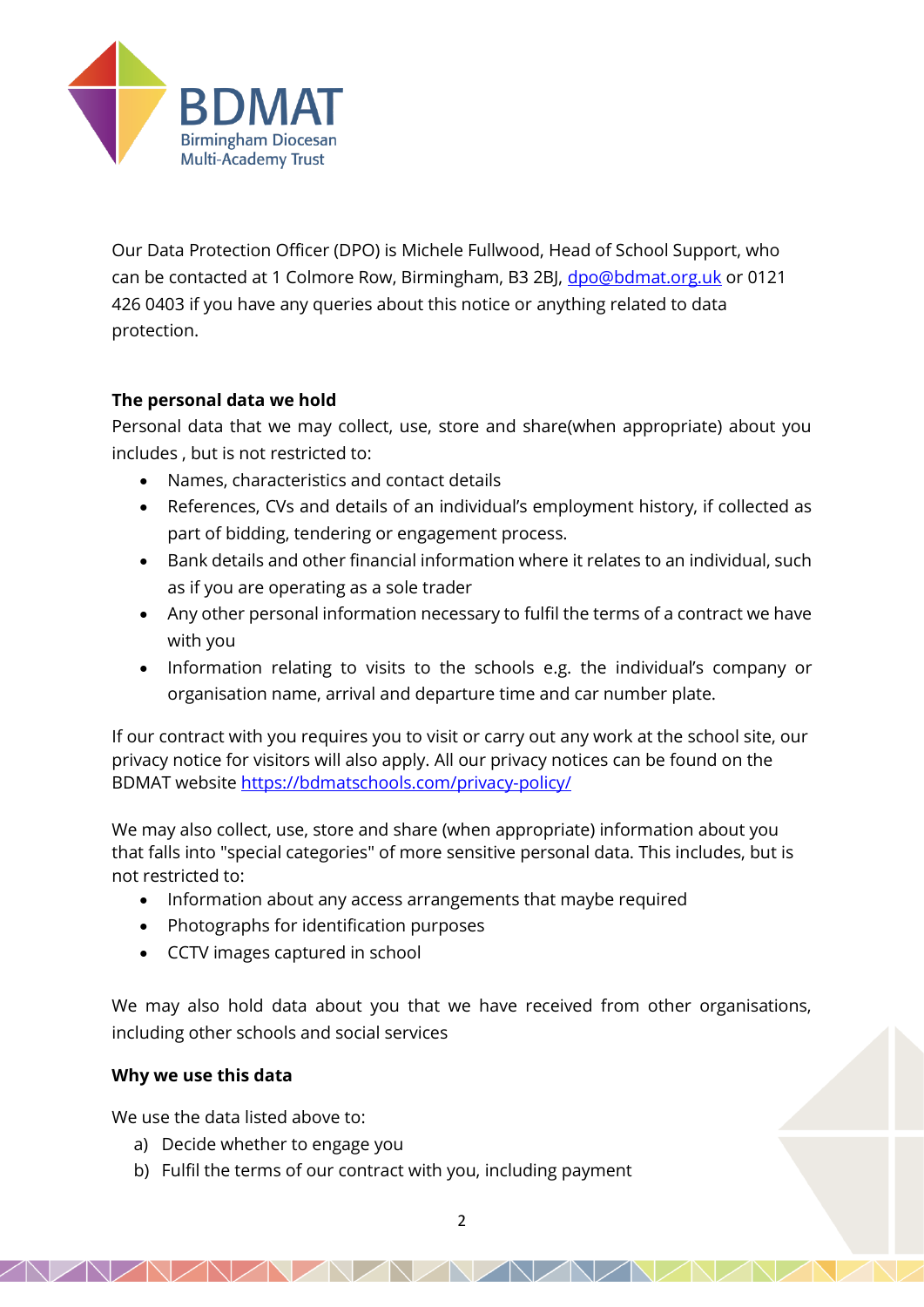

- c) Keep accurate records of the suppliers we use
- d) Identify you while on school site and keep all individuals safe
- e) Keep pupils and staff safe whilst you are on site
- f) Keep accurate records of visits to school

# **Use of your personal data for marketing purposes**

Where you have given us consent to do so, we may send you marketing information by email or text promoting school events, campaigns, charitable causes or services that may be of interest to you.

You can withdraw consent or 'opt out' of receiving these emails and/or texts at any time by contacting us (see 'Contact us' below).

# **Use of your personal data in automated decision making and profiling**

We do not currently process any personal data through automated decision making or profiling. If this changes in the future, we will amend any relevant privacy notices to explain the processing to you, including your right to object to it.

# **The lawful basis for which we use this data**

Our lawful bases for processing your personal data for the purposes listed in the **Why we use this data** section above are as follows:

For the purposes of a) and b) from the section **Why we use this data** in accordance with the "contract" basis - we need to process personal data to fulfil a contract with you or to help you enter into a contract with us

For the purposes of c) from the section **Why we use this data** in accordance with the "Legal Obligation" basis - we need to process personal data to meet our responsibilities under law as set out here: All academy trusts, under the Academies Financial Handbook have a legal duty to keep accurate financial records and produce audited accounts

For the purposes of d) from the section **Why we use this data** in accordance with the "Legal Obligation" basis - we need to process personal data to meet our responsibilities under law as set out here: The Health and Safety at Work Act 1974 and The Management of Health and Safety at Work Regulations 1999 state all schools have a duty to protect the health and safety of all visitors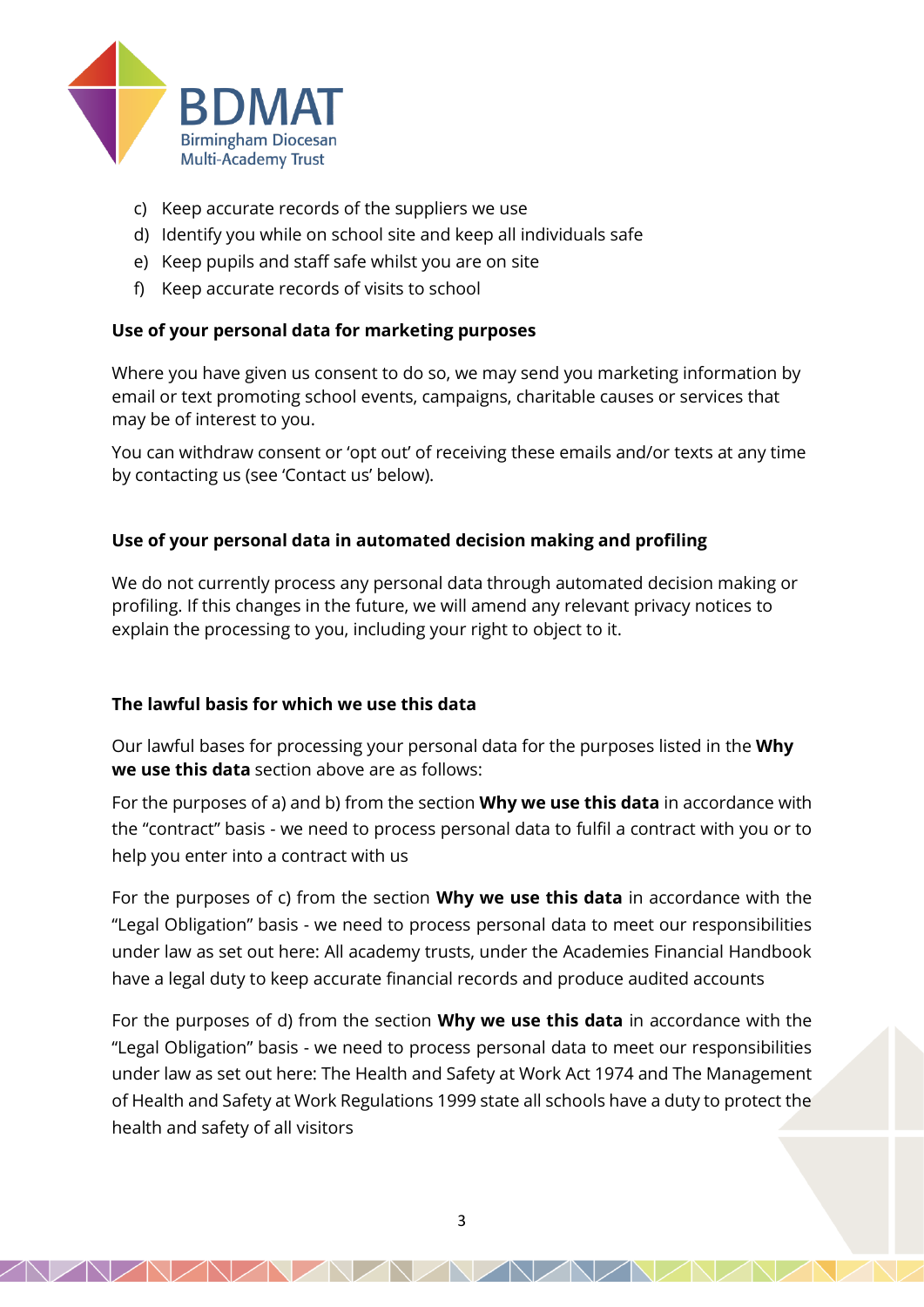

For the purposes of e) and f) from the section **Why we use this data** in accordance with the "Public Task" basis - we need to process personal data to fulfil our statutory function as a school as set out here: All schools have to carry out checks on individuals to safeguard pupils as recorded in Keeping Children Safe in Education.

Where you have provided us with consent to use your personal data, you may withdraw this consent at any time. We will make this clear when requesting your consent, and explain how you would go about withdrawing consent if you wish to do so

# **Our basis for using special category data**

For 'special category' data, we only collect and use it when we have both a lawful basis, as set out above, and one of the following conditions for processing as set out in UK data protection law:

- We have obtained your explicit consent to use your personal data in a certain way
- We need to perform or exercise an obligation or right in relation to employment, social security or social protection law.
- We need to protect an individual's vital interests (i.e. protect your life or someone else's life), in situations where you're physically or legally incapable of giving consent
- The data concerned has already been made manifestly public by you
- We need to process it for the establishment, exercise or defence of legal claims
- We need to process it for reasons of substantial public interest as defined in legislation
- We need to process it for health or social care purposes, and the processing is done by, or under the direction of, a health or social work professional or by any other person obliged to confidentiality under law
- We need to process it for public health reasons, and the processing is done by, or under the direction of, a health professional or by any other person obliged to confidentiality under law
- We need to process it for archiving purposes, scientific or historical research purposes, or for statistical purposes, and the processing is in the public interest

For criminal offence data, we will only collect and use it when we have both a lawful basis, as set out above, and a condition for processing as set out in UK data protection law. Conditions include: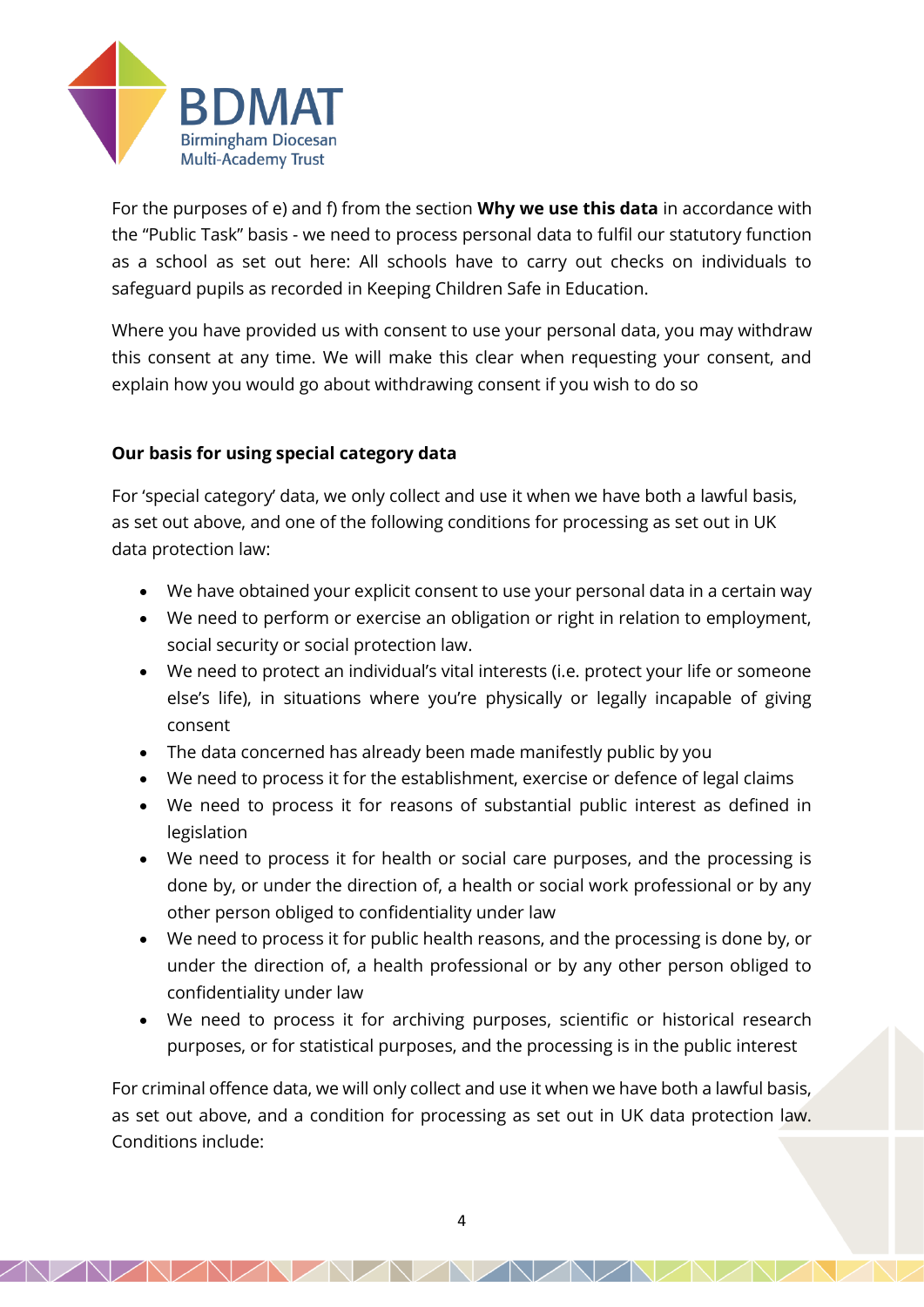

- We have obtained your consent to use it in a specific way
- We need to protect an individual's vital interests (i.e. protect your life or someone else's life), in situations where you're physically or legally incapable of giving consent
- The data concerned has already been made manifestly public by you
- We need to process it for, or in connection with, legal proceedings, to obtain legal advice, or for the establishment, exercise or defence of legal rights
- We need to process it for reasons of substantial public interest as defined in legislation

# **Collecting this data**

While the majority of information we collect about you is mandatory, there is some information that can be provided voluntarily.

Whenever we seek to collect information from you, we make it clear whether you must provide this information (and if so, what the possible consequences are of not complying), or whether you have a choice.

Most of the data we hold about you will come from you, but we may also hold data about you from:

- Local authorities
- Government departments or agencies
- Police forces, courts, tribunals
- Other schools or trusts

#### **How we store the data**

We keep personal information about you while you work within BDMAT. We may also keep it beyond your work for us if this is necessary.

Our data retention guidelines, which can be found on the BDMAT website <https://bdmatschools.com/documents/bdmat-retention-policy/> sets out how long we keep information about staff. A copy is available on request.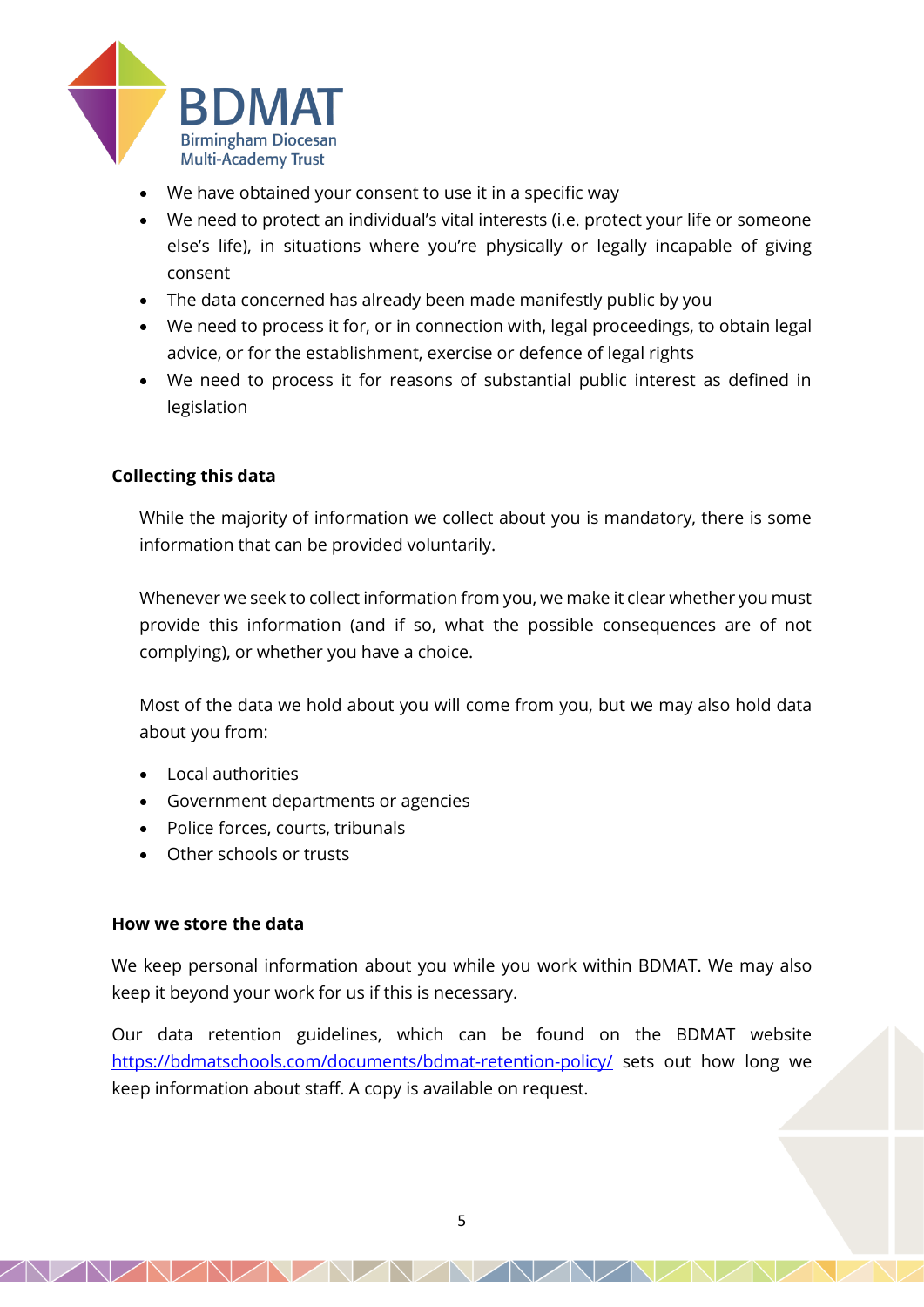

# **Who we share data with**

We do not share information about you with any third party without consent unless the law and our policies allow us to do so.

Where it is legally required, or necessary (and it complies with UK data protection law), we may share personal information about you with:

- The local authority that the school is based in [either Birmingham, Solihull or Warwickshire] – to meet our legal obligations to share certain information with it, such as safeguarding concerns
- Government departments or agencies
- Our regulator, Ofsted
- Suppliers and service providers:
	- ➢ Our sign in system
- Our auditors
- Financial organisations
- Professional advisers and consultants
- Police forces, courts, tribunals

# **Your Rights**

# **How to access to personal information that we hold about you**

You have a right to make a "subject access request" to gain access to personal information that we hold about you.

If you make a subject access request, and if we do hold information about you, we will (subject to any exemptions that apply):

- Give you a description of it
- Tell you why we are holding and processing it, and how long we will keep it for
- Explain where we got it from, if not from you
- Tell you who it has been, or will be, shared with
- Let you know whether any automated decision-making is being applied to the data, and any consequences of this
- Give you a copy of the information in an intelligible form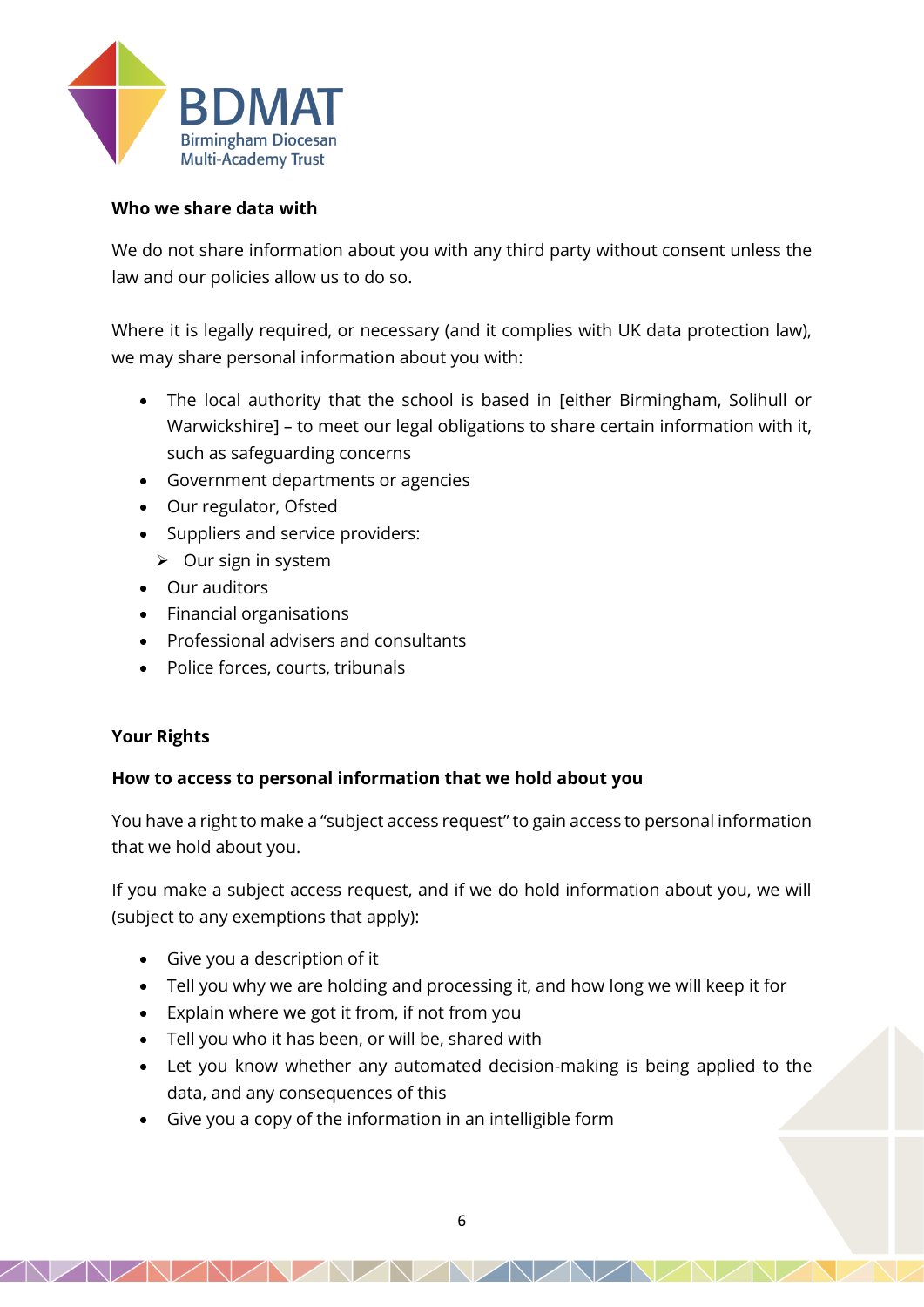

You may also have the right for your personal information to be transmitted electronically to another organisation in certain circumstances.

If you would like to make a request, please contact us (see 'Contact us' below).

Subject access requests can be made verbally. To ensure that your verbal request is fully understood the Information Commissioners Office (ICO) on their website say the following:

*Yes. You can make a subject access request verbally, but we recommend you put it in writing if possible because this gives you a record of your request.*

*If you are making a verbal request, try to:*

- *use straightforward, polite language;*
- *focus the conversation on your subject access request;*
- discuss the reason for your request, if this is appropriate work with them to identify *the type of information you need and where it can be found;*
- *ask them to make written notes – especially if you are asking for very specific information; and*
- *check their understanding – ask them to briefly summarise your request and inform them if anything is incorrect or missing before finishing the conversation.*

*However, even if you make your request verbally, we recommend you follow it up in writing (eg by letter, email or using a standard form).*

So to avoid confusion we ask you when making a subject access request, you do so by contacting our Data Protection Officer, Michele Fullwood, in writing to Birmingham Diocesan Multi-Academy Trust, 1 Colmore Row, Birmingham, B3 2BJ or by email to [dpo@bdmat.org.uk](mailto:dpo@bdmat.org.uk)

# **Your other rights regarding your data**

Under UK data protection law, you have certain rights regarding how your personal data is used and kept safe. For example you have the right to:

- Object to processing of your personal data
- Prevent processing of your personal data for the purpose of direct marketing.
- Object to decisions being taken by automated means.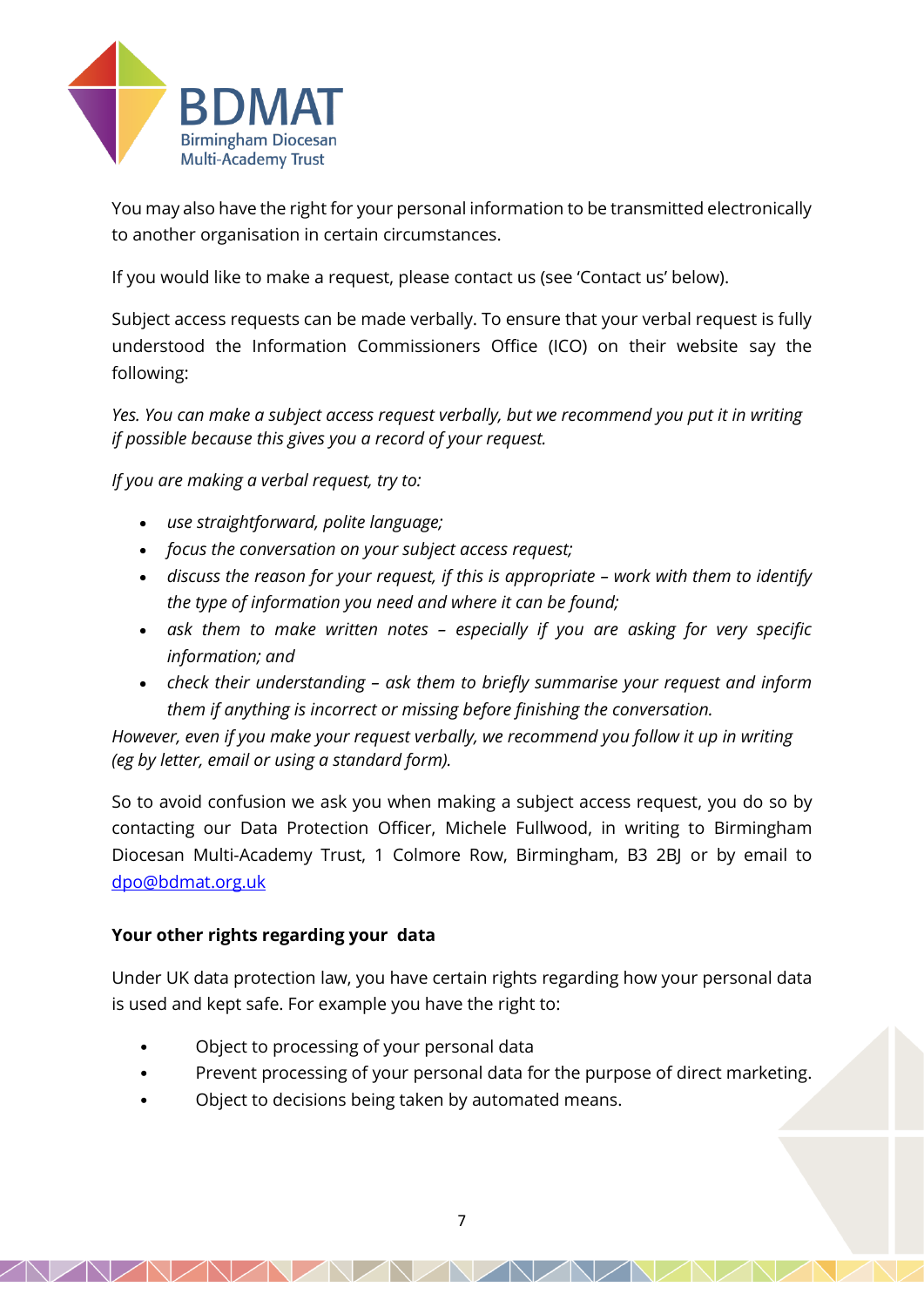

- In certain circumstances, have your personal data rectified, erased or restricted in its processing
- Withdraw your consent, where you have previously provided it for collection, processing and transfer of your personal data for a specific purpose.
- In certain circumstances, be notified of a data breach
- Make a complaint to the Information Commissioner's Office
- Claim compensation for damages caused by a breach of the Data Protection Regulations.

To exercise any of these rights, please contact our Data Protection Officer, Michele Fullwood, Birmingham Diocesan Multi-Academy Trust, 1 Colmore Row, Birmingham, B3 2BJ or email [dpo@bdmat.org.uk](mailto:dpo@bdmat.org.uk)

# **Complaints**

We take any complaints about our collection and use of personal information very seriously.

If you think that our collection or use of personal information is unfair, misleading or inappropriate, or have any other concern about our data processing, please raise this with us in the first instance.

To make a complaint contact either our Data Protection Officer, Michele Fullwood Birmingham Diocesan Multi-Academy Trust, 1 Colmore Row, Birmingham, B3 2BJ or email [dpo@bdmat.org.uk](mailto:dpo@bdmat.org.uk)

Alternatively, you can make a complaint to the Information Commissioner's Office:

- Report a concern online at<https://ico.org.uk/make-a-complaint/>
- Call 0303 123 1113
- Or write to: Information Commissioner's Office, Wycliffe House, Water Lane, Wilmslow, Cheshire, SK9 5AF